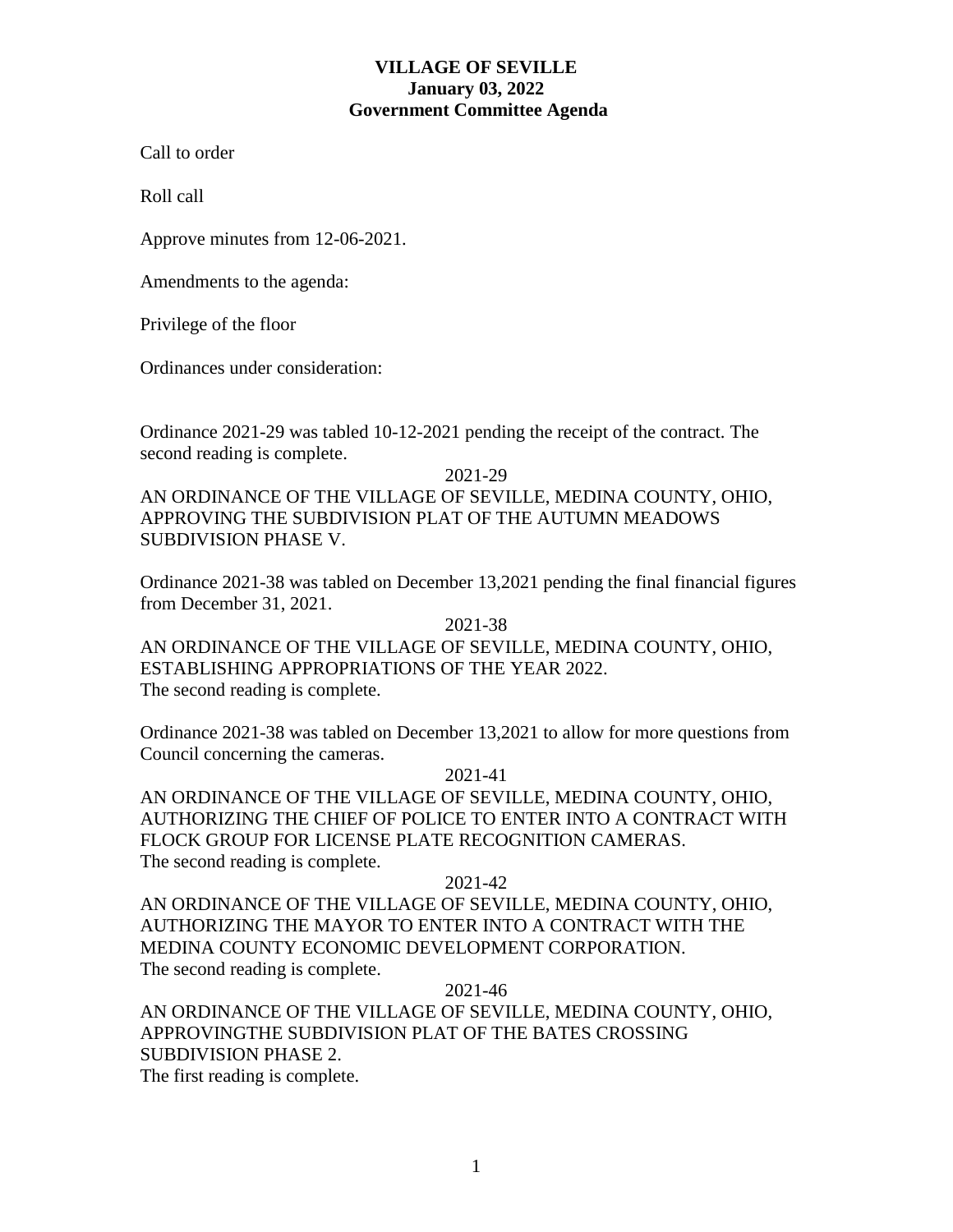### **VILLAGE OF SEVILLE January 03, 2022 Government Committee Agenda**

## 2022-01

# AN ORDINANCE OF THE VILLAGE OF SEVILLE, MEDINA COUNTY, OHIO, APPROVING THE VILLAGE'S BUDGET FOR THE YEAR 2022, AND DECLARING AN EMERGENCY.

The first reading will be on January  $10<sup>th</sup>$ .

### 2022-02

## AN ORDINANCE OF THE VILLAGE OF SEVILLE, MEDINA COUNTY, OHIO, TRANSFERRING FUNDS.

The first reading will be on January  $10<sup>th</sup>$ .

#### 2022-03

AN ORDINANCE OF THE VILLAGE OF SEVILLE, MEDINA COUNTY, OHIO, TRANSFERRING FUNDS.

The first reading will be on January  $10<sup>th</sup>$ .

### 2022-04

AN ORDINANCE OF THE VILLAGE OF SEVILLE, MEDINA COUNTY, OHIO APPROVING THE MINUTES AND ADOPTING THE RECOMMENDATIONS FROM THE SEVILLE HOUSING COUNCIL/TAX INCENTIVE REVIEW BOARD. The first reading will be on January  $10<sup>th</sup>$ .

### 2022-05

AN ORDINANCE OF THE VILLAGE OF SEVILLE, MEDINA COUNTY, OHIO APPROVING THE MINUTES AND ADOPTING THE RECOMMENDATIONS FROM THE SEVILLE HOUSING COUNCIL/TAX INCENTIVE REVIEW BOARD FOR THE "CREATIVE" AGREEMENTS.

The first reading will be on January  $10<sup>th</sup>$ .

2022-06

AN ORDINANCE OF THE VILLAGE OF SEVILLE, MEDINA COUNTY, OHIO AUTHORIZING THE MAYOR AND THE FISCAL OFFICER TO GIVE CONSENT TO THE OHIO DEPARTMENT OF TRANSPORTATION TO PERFORM ROUTE SIGN REPLACEMENTS WITHIN THE VILAGE AND DECLARING AN EMERGENCY.

The first reading will be on January  $10<sup>th</sup>$ .

#### 2022-07

AN ORDINANCE AND JOINT RESOLUTION OF THE VILLAGE OF SEVILLE, MEDINA COUNTY, OHIO AND THE SEVILLE BOARD OF PUBLIC AFFAIRS EXPRESSING THEIR INTENT TO PROVIDE VILLAGE SERVICES TO AN AREA PROPOSED TO BE ANNEXED TO THE VILLAGE AND DECLARING AN EMERGENCY.

This is the first reading.

#### 2022-08

AN ORDINANCE OF THE VILLAGE OF SEVILLE, MEDINA COUNTY, OHIO CONSENTING TO THE PETITION FOR AN EXPEDITED TYPA 2 ANNEXATION OF APPROXIMATELY 2.022 ACRES FROM GUILFORD TOWNSHIP TO THE VILLAGE OF SEVILLE WITHOUT DETACHING THE LAND FROM THE TOWNSHIP, AND DECLARING AN EMERGENCY. This is the first reading.